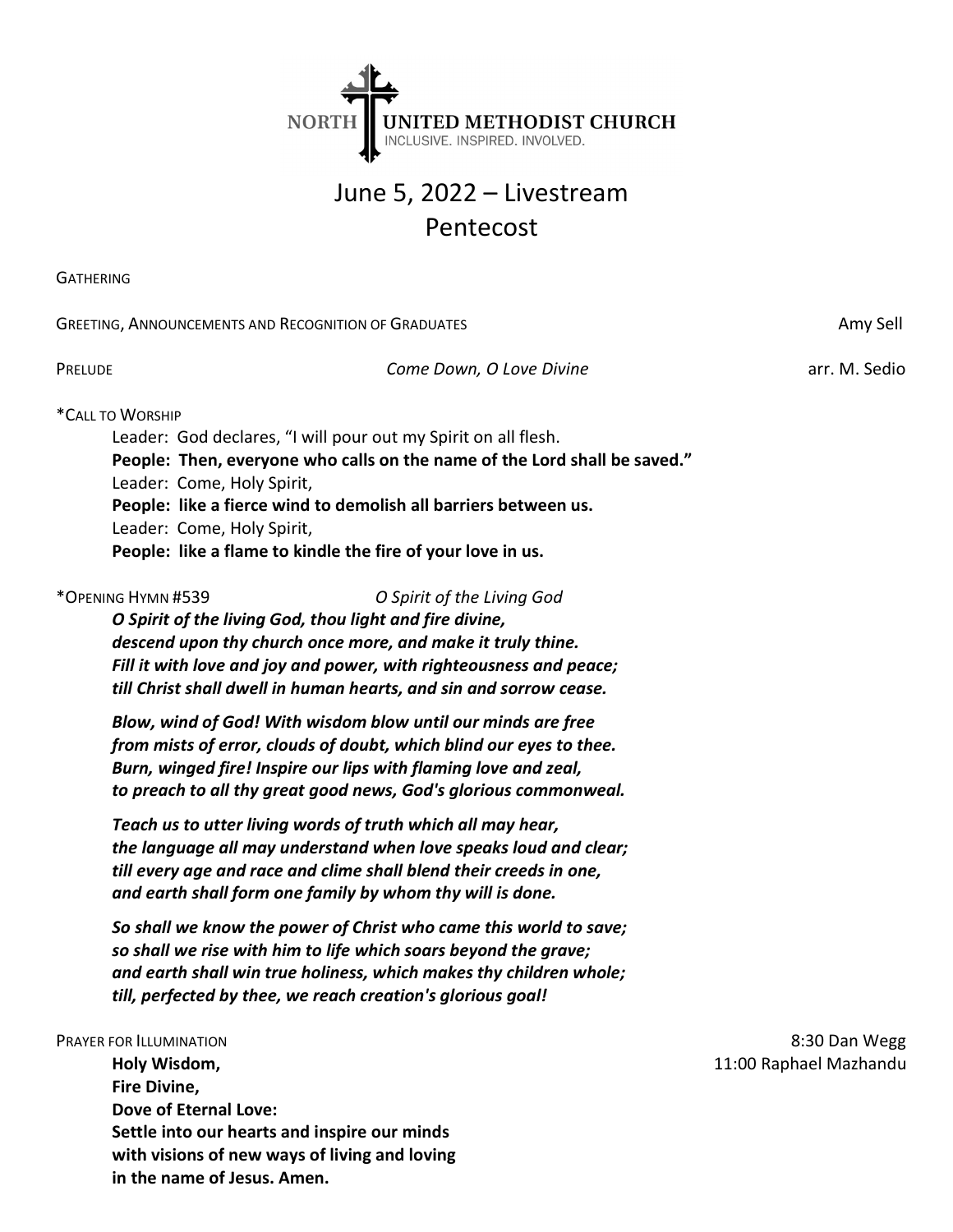## FIRST LESSON Acts 2:1-11

<sup>1</sup>When Pentecost Day arrived, they were all together in one place. <sup>2</sup> Suddenly a sound from heaven like the howling of a fierce wind filled the entire house where they were sitting. <sup>3</sup>They saw what seemed to be individual flames of fire alighting on each one of them. <sup>4</sup>They were all filled with the Holy Spirit and began to speak in other languages as the Spirit enabled them to speak.

<sup>5</sup> There were pious Jews from every nation under heaven living in Jerusalem. <sup>6</sup> When they heard this sound, a crowd gathered. They were mystified because everyone heard them speaking in their native languages. <sup>7</sup>They were surprised and amazed, saying, "Look, aren't all the people who are speaking Galileans, every one of them? <sup>8</sup> How then can each of us hear them speaking in our native language? <sup>9</sup> Parthians, Medes, and Elamites; as well as residents of Mesopotamia, Judea, and Cappadocia, Pontus and Asia, <sup>10</sup> Phrygia and Pamphylia, Egypt and the regions of Libya bordering Cyrene; and visitors from Rome (both Jews and converts to Judaism), <sup>11</sup> Cretans and Arabs—we hear them declaring the mighty works of God in our own languages!"

Leader: This is the Word of God for the people of God.

# People: Thanks be to God.

| ANTHEM | Ev'ry Time I Feel the Spirit                                           | arr. W. Dawson<br><b>Cathedral Singers</b> |
|--------|------------------------------------------------------------------------|--------------------------------------------|
|        | Refrain: Ev'ry time I feel the Spirit moving in my heart, I will pray. |                                            |
|        | Yes, ev'ry time I feel the Spirit moving in my heart, I will pray.     |                                            |

Upon the mountain my God spoke, out of God's mouth came fire and smoke. Looked all around me, it looked so fine, Till I asked my Lord if all was mine. Refrain

Jordan River, is chilly and cold, it chills the body, but not the soul. There ain't but one train upon this track, it runs to heaven an' right back. Refrain

### SECOND LESSON ROMAN ROMANS 8:14-17

<sup>14</sup> For all who are led by the Spirit of God are children of God. <sup>15</sup> For you did not receive a spirit of slavery to fall back into fear, but you have received a spirit of adoption. When we cry, 'Abba! Father!' <sup>16</sup> it is that very Spirit bearing witness with our spirit that we are children of God, <sup>17</sup> and if children, then heirs, heirs of God and joint heirs with Christ—if, in fact, we suffer with him so that we may also be glorified with him.

Leader: This is the Word of God for the people of God.

People: Thanks be to God.

| <b>SERMON</b>                            | The Pentecost Within                                                                                                                                               | Darren Cushman Wood  |
|------------------------------------------|--------------------------------------------------------------------------------------------------------------------------------------------------------------------|----------------------|
| <b>HYMN#2121</b>                         | O Holy Spirit, Root of Life<br>O Holy Spirit, Root of life, Creator, cleanser of all things,<br>anoint our wounds, awaken us with lustrous movement of your wings. |                      |
|                                          | Eternal Vigor, saving One, you free us by your living Word,<br>becoming flesh to wear our pain, and all creation is restored.                                      |                      |
|                                          | O holy wisdom, soaring power, encompass us with wings unfurled,<br>and carry us, encircling all, above, below, and through the world.                              |                      |
| <b>PRAYER FOR THE WORLD</b>              |                                                                                                                                                                    | <b>Austin Spence</b> |
| <b>INVITATION, CONFESSION AND PARDON</b> | Leader: Everyone who calls on the name of the Lord shall be saved.                                                                                                 | Amy Sell             |

Therefore, let us confess our sin to God.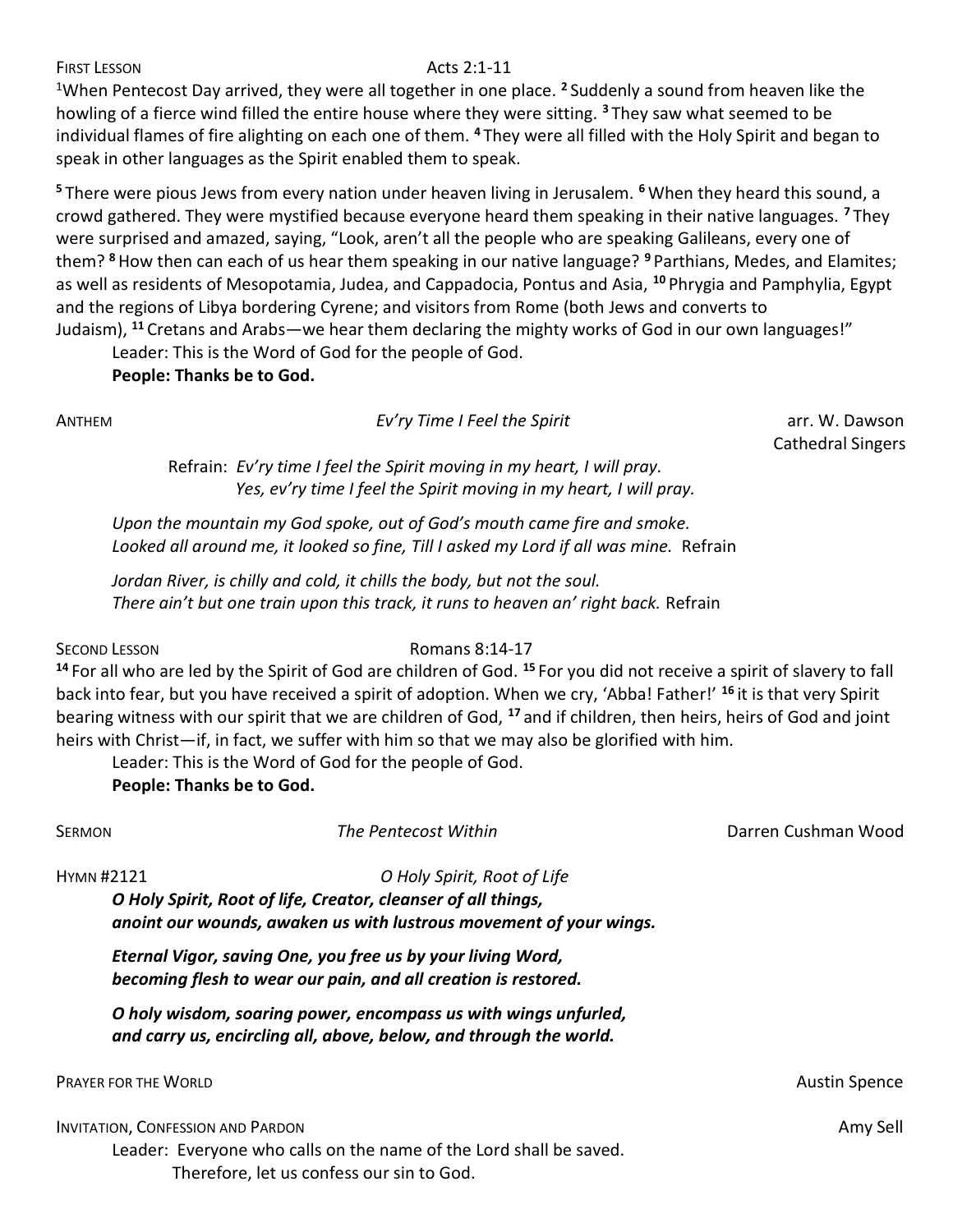People: Holy God, we have grieved your Spirit. You came like a dove to comfort us, but we rejected your mercy; like the wind to change us, but we renounced your ways; like fire to inspire us, but we refused your help. By the gracious power of your Spirit mold us and make us into your children, in the name of Jesus we pray. Amen. Leader: The prophet declared that the Spirit of God will be poured out on all people, and the apostle declared that all who are led by the Spirit of God are children of God who have received a spirit of adoption. In the name of Jesus, we have the pardon, peace, and power of the Holy Spirit. Amen.

\*SHARING THE PEACE OF CHRIST

OFFERTORY PRAYER

| <b>OFFERTORY ANTHEM</b>                                                                                                                                                                                                                                                                                                                                                                                                                                                                                                                     | Spirit of the Lord, Come Down            | J. Harper              |
|---------------------------------------------------------------------------------------------------------------------------------------------------------------------------------------------------------------------------------------------------------------------------------------------------------------------------------------------------------------------------------------------------------------------------------------------------------------------------------------------------------------------------------------------|------------------------------------------|------------------------|
|                                                                                                                                                                                                                                                                                                                                                                                                                                                                                                                                             |                                          | <b>Chancel Quartet</b> |
| Spirit of the Lord, come down, spreading your protective wing<br>over all that you have made, over every living thing.<br>Come in stormwind, cleansing fire, sweeping through a world unclean,<br>Come in every gentle breeze: Breath of God, unheard, unseen.<br>Holy Spirit, blessed Light, guide and strengthen mind and will;<br>comfort every grieving heart, and our inmost being fill.<br>Through the Father and the Son, by whose blood our life was bought<br>Fill our empty hands with gifts: come with grace unearned, unsought. |                                          |                        |
| *DOXOLOGY #94                                                                                                                                                                                                                                                                                                                                                                                                                                                                                                                               | Praise God, from Whom All Blessings Flow |                        |
|                                                                                                                                                                                                                                                                                                                                                                                                                                                                                                                                             |                                          |                        |

Leader: The Lord be with you.

People: And also with you.

Leader: Lift up your hearts.

People: We lift them up to the Lord.

Leader: Let us give thanks to the Lord our God.

People: It is right to give our thanks and praise.

Leader: It is right, and a good and joyful thing,

 always and everywhere to give thanks to you, Almighty God… And so, with your people on earth and all the company of heaven we praise your name and join their unending hymn:

People: Holy, holy, holy Lord, God of power and might, Heaven and earth are full of your glory. Hosanna in the highest. Blessed is he who comes in the name of the Lord. Hosanna in the highest.

Leader: Holy are you, and blessed is your Son Jesus Christ….

\*THE GREAT THANKSGIVING Sunil Kotian & Austin Spence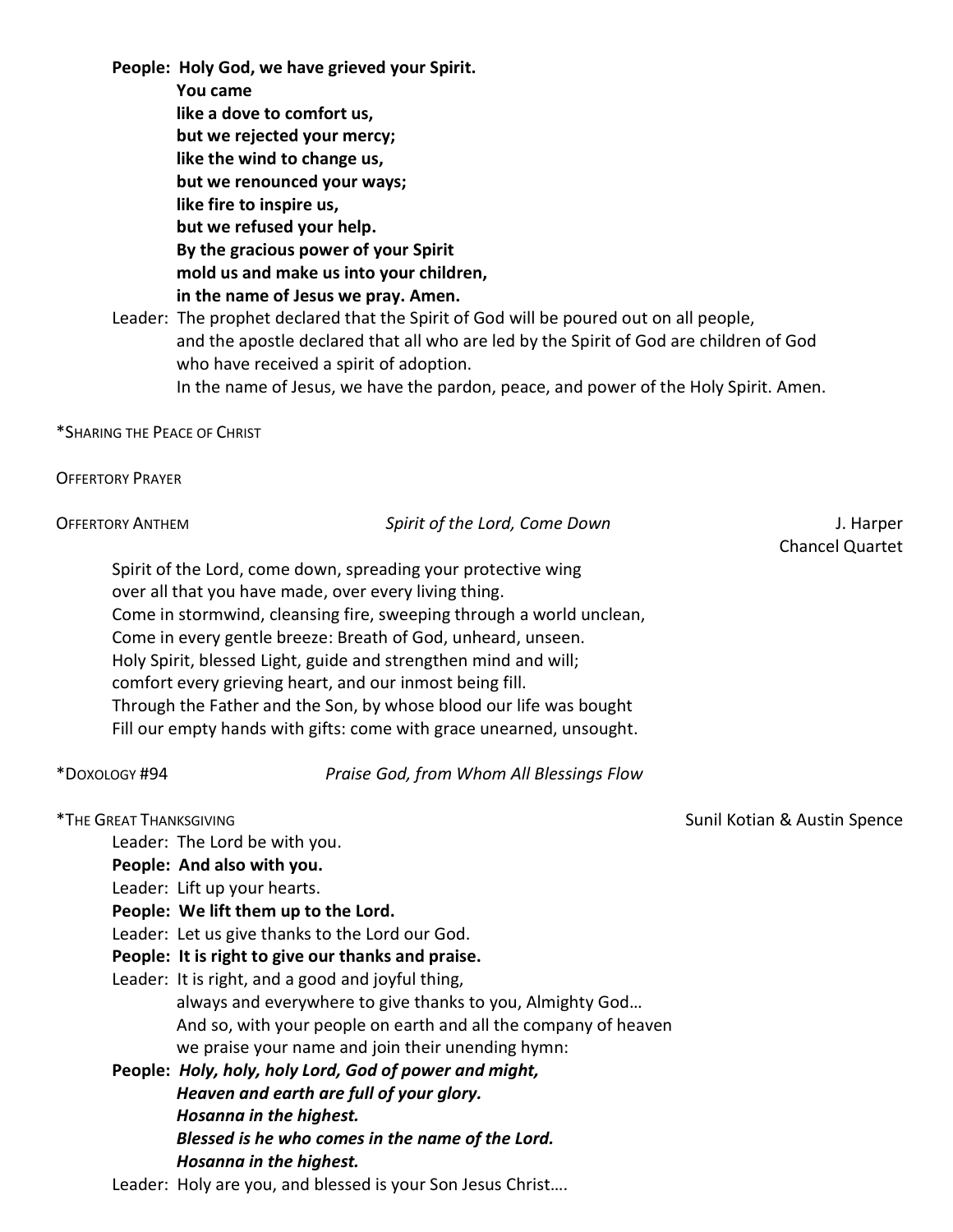And so, in remembrance of these your mighty acts in Jesus Christ, we offer ourselves in praise and thanksgiving as a holy and living sacrifice, in union with Christ's offering for us, as we proclaim the mystery of faith:

### People: Christ has died, Christ is risen, Christ will come again.

Leader: Pour out your Holy Spirit on us gathered here and on these gifts of bread and cup…. Through your Son Jesus Christ, with the Holy Spirit in your holy Church, All honor and glory is yours, Almighty God, now and forever.

People: Amen.

\*THE LORD'S PRAYER #2278

#### \*BREAKING THE BREAD

Leader: Because there is one loaf,

People: we, who are many, are one body, for we all partake of the one loaf. Leader: The cup over which we give thanks is a sharing in the blood of Christ. People: Thanks be to God. Amen.

#### RECEIVING THE BLESSING

As persons are sharing the bread and cup in the sanctuary, extend your hands to receive the blessing of the Holy Spirit. If you would like to receive communion from today's service please contact the church to schedule for a pastor to bring it to your home this week, nricketts@northchurchindy.com

COMMUNION HYMNS

#393 Spirit of the Living God Spirit of the living God, fall afresh on me. Spirit of the living God, fall afresh on me. Melt me, mold me, fill me, use me. Spirit of the living God, fall afresh on me.

#500 Spirit of God, Descend upon My Heart v. 1-4 Spirit of God, descend upon my heart; wean it from earth; through all its pulses move; stoop to my weakness, mighty as thou art, and make me love thee as I ought to love.

I ask no dream, no prophet ecstasies, no sudden rending of the veil of clay, no angel visitant, no opening skies; but take the dimness of my soul away.

Hast thou not bid me love thee, God & King? All, all thine own, soul, heart & strength & mind. I see thy cross; there teach my heart to cling. O let me seek thee, and O let me find!

Teach me to feel that thou art always nigh; teach me the struggles of the soul to bear. To check the rising doubt, the rebel sigh, teach me the patience of unanswered prayer.

**PRAYER** Sunil Kotian

\*HYMN OF DEDICATION #500 Spirit of God, Descend upon My Heart v. 5 Teach me to love thee as thine angels love, one holy passion filling all my frame; the kindling of the heaven-descended Dove, my heart an altar, and thy love the flame.

\*THE CHARGE AND BLESSING Darren Cushman Wood POSTLUDE **Come, Holy Ghost, Our Souls Inspire Constant Come, Holy Ghost, Our Souls Inspire arr. L. Visser**